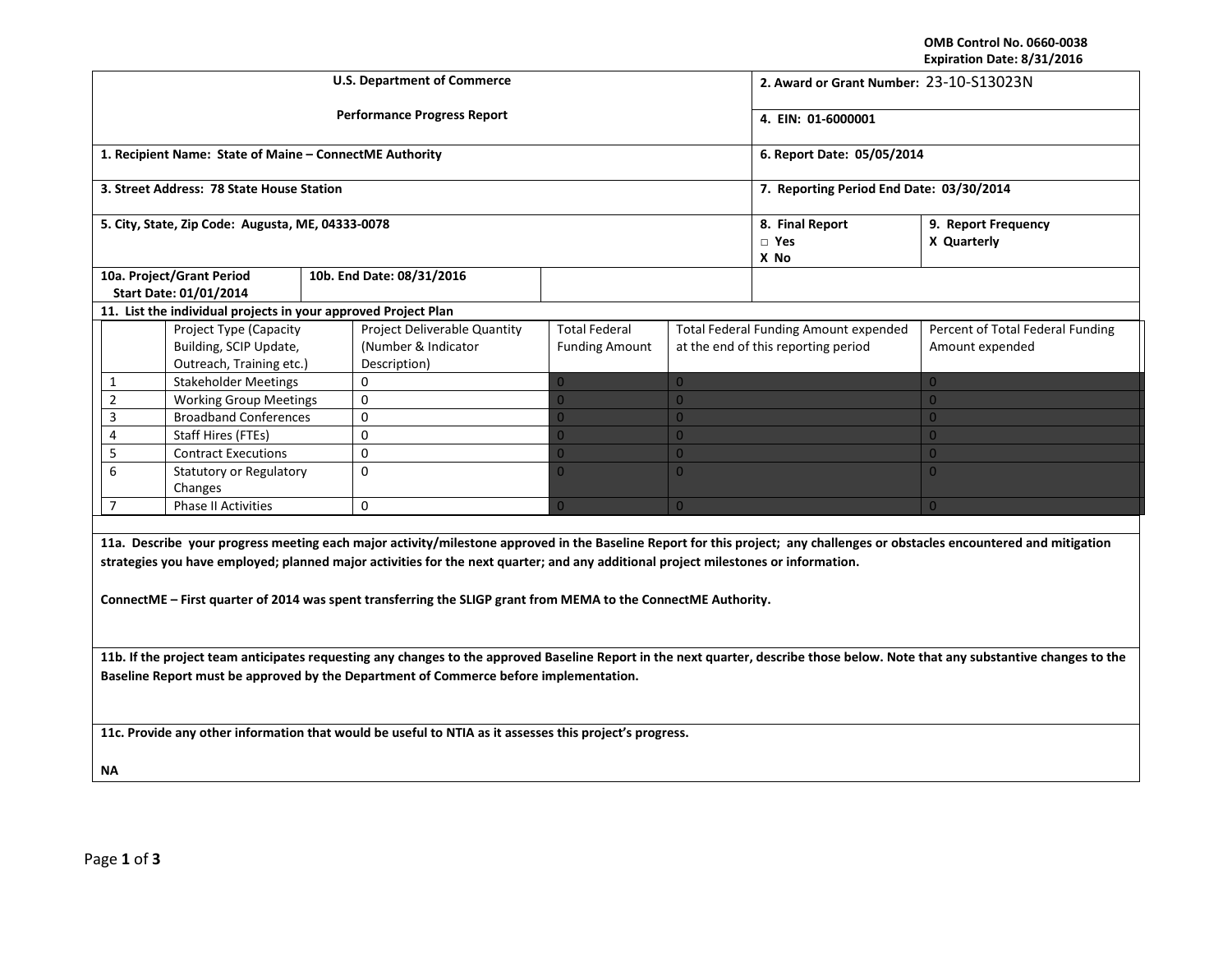| 11d. Describe any success stories or best practices you have identified. Please be as specific as possible.                                                |                                                                                                                                                                                                 |                  |                  |                 |                   |       |      |                            |                        |                        |  |  |  |  |  |
|------------------------------------------------------------------------------------------------------------------------------------------------------------|-------------------------------------------------------------------------------------------------------------------------------------------------------------------------------------------------|------------------|------------------|-----------------|-------------------|-------|------|----------------------------|------------------------|------------------------|--|--|--|--|--|
| ΝA                                                                                                                                                         |                                                                                                                                                                                                 |                  |                  |                 |                   |       |      |                            |                        |                        |  |  |  |  |  |
| 12. Personnel                                                                                                                                              |                                                                                                                                                                                                 |                  |                  |                 |                   |       |      |                            |                        |                        |  |  |  |  |  |
| 12a. If the project is not fully staffed, describe how any lack of staffing may impact the project's time line and when the project will be fully staffed. |                                                                                                                                                                                                 |                  |                  |                 |                   |       |      |                            |                        |                        |  |  |  |  |  |
|                                                                                                                                                            | Pending the transition of the grant to ConnectME Authority, no staff have been hired at this time.                                                                                              |                  |                  |                 |                   |       |      |                            |                        |                        |  |  |  |  |  |
| 12b. Staffing Table                                                                                                                                        |                                                                                                                                                                                                 |                  |                  |                 |                   |       |      |                            |                        |                        |  |  |  |  |  |
|                                                                                                                                                            | <b>Job Title</b>                                                                                                                                                                                |                  | FTE <sub>%</sub> |                 |                   |       |      | <b>Project(s) Assigned</b> |                        | Change                 |  |  |  |  |  |
|                                                                                                                                                            |                                                                                                                                                                                                 |                  |                  |                 |                   |       |      |                            |                        |                        |  |  |  |  |  |
| Add Row<br>Remove Row                                                                                                                                      |                                                                                                                                                                                                 |                  |                  |                 |                   |       |      |                            |                        |                        |  |  |  |  |  |
|                                                                                                                                                            | 13. Subcontracts (Vendors and/or Subrecipients)                                                                                                                                                 |                  |                  |                 |                   |       |      |                            |                        |                        |  |  |  |  |  |
|                                                                                                                                                            | 13a. Subcontracts Table - Include all subcontractors. The totals from this table must equal the "Subcontracts Total" in Question 14f.                                                           |                  |                  |                 |                   |       |      |                            |                        |                        |  |  |  |  |  |
| Name                                                                                                                                                       | Subcontract Purpose                                                                                                                                                                             | Type             |                  | RFP/RFQ         | Contract          | Start | End  | Total Federal              | <b>Total Matching</b>  | Project and % Assigned |  |  |  |  |  |
|                                                                                                                                                            |                                                                                                                                                                                                 | (Vendor/Subrec.) |                  | Issued<br>(Y/N) | Executed<br>(Y/N) | Date  | Date | <b>Funds Allocated</b>     | <b>Funds Allocated</b> |                        |  |  |  |  |  |
|                                                                                                                                                            |                                                                                                                                                                                                 |                  |                  |                 |                   |       |      |                            |                        |                        |  |  |  |  |  |
|                                                                                                                                                            | Add Row<br>Remove Row                                                                                                                                                                           |                  |                  |                 |                   |       |      |                            |                        |                        |  |  |  |  |  |
|                                                                                                                                                            |                                                                                                                                                                                                 |                  |                  |                 |                   |       |      |                            |                        |                        |  |  |  |  |  |
|                                                                                                                                                            | 13b. Describe any challenges encountered with vendors and/or subrecipients.                                                                                                                     |                  |                  |                 |                   |       |      |                            |                        |                        |  |  |  |  |  |
| N/A                                                                                                                                                        |                                                                                                                                                                                                 |                  |                  |                 |                   |       |      |                            |                        |                        |  |  |  |  |  |
|                                                                                                                                                            |                                                                                                                                                                                                 |                  |                  |                 |                   |       |      |                            |                        |                        |  |  |  |  |  |
|                                                                                                                                                            |                                                                                                                                                                                                 |                  |                  |                 |                   |       |      |                            |                        |                        |  |  |  |  |  |
|                                                                                                                                                            |                                                                                                                                                                                                 |                  |                  |                 |                   |       |      |                            |                        |                        |  |  |  |  |  |
|                                                                                                                                                            |                                                                                                                                                                                                 |                  |                  |                 |                   |       |      |                            |                        |                        |  |  |  |  |  |
|                                                                                                                                                            |                                                                                                                                                                                                 |                  |                  |                 |                   |       |      |                            |                        |                        |  |  |  |  |  |
| 14. Budget Worksheet                                                                                                                                       |                                                                                                                                                                                                 |                  |                  |                 |                   |       |      |                            |                        |                        |  |  |  |  |  |
|                                                                                                                                                            | Columns 2, 3 and 4 must match your current project budget for the entire award, which is the SF-424A on file.<br>Only list matching funds that the Department of Commerce has already approved. |                  |                  |                 |                   |       |      |                            |                        |                        |  |  |  |  |  |
|                                                                                                                                                            |                                                                                                                                                                                                 |                  |                  |                 |                   |       |      |                            |                        |                        |  |  |  |  |  |